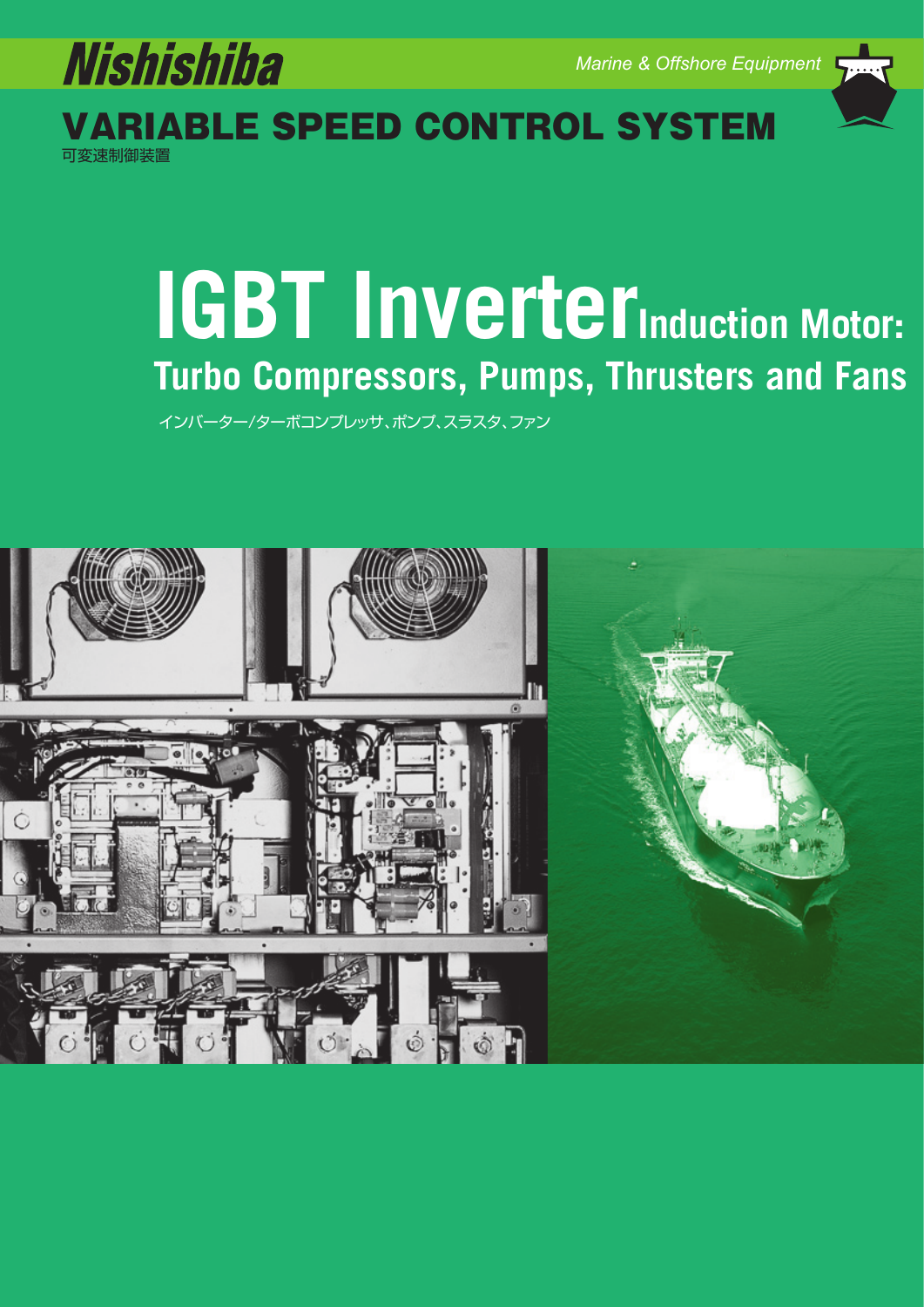# **CONTENTS**

| <b>STANDARD</b> 2 |  |
|-------------------|--|

# **DATA**

# **OTHERS**

| SYSTEM EXSAMPLES $\ldots \ldots \ldots \ldots \ldots \ldots \ldots \ldots \ldots \ldots \ldots \ldots \ldots$ |  |
|---------------------------------------------------------------------------------------------------------------|--|
|                                                                                                               |  |

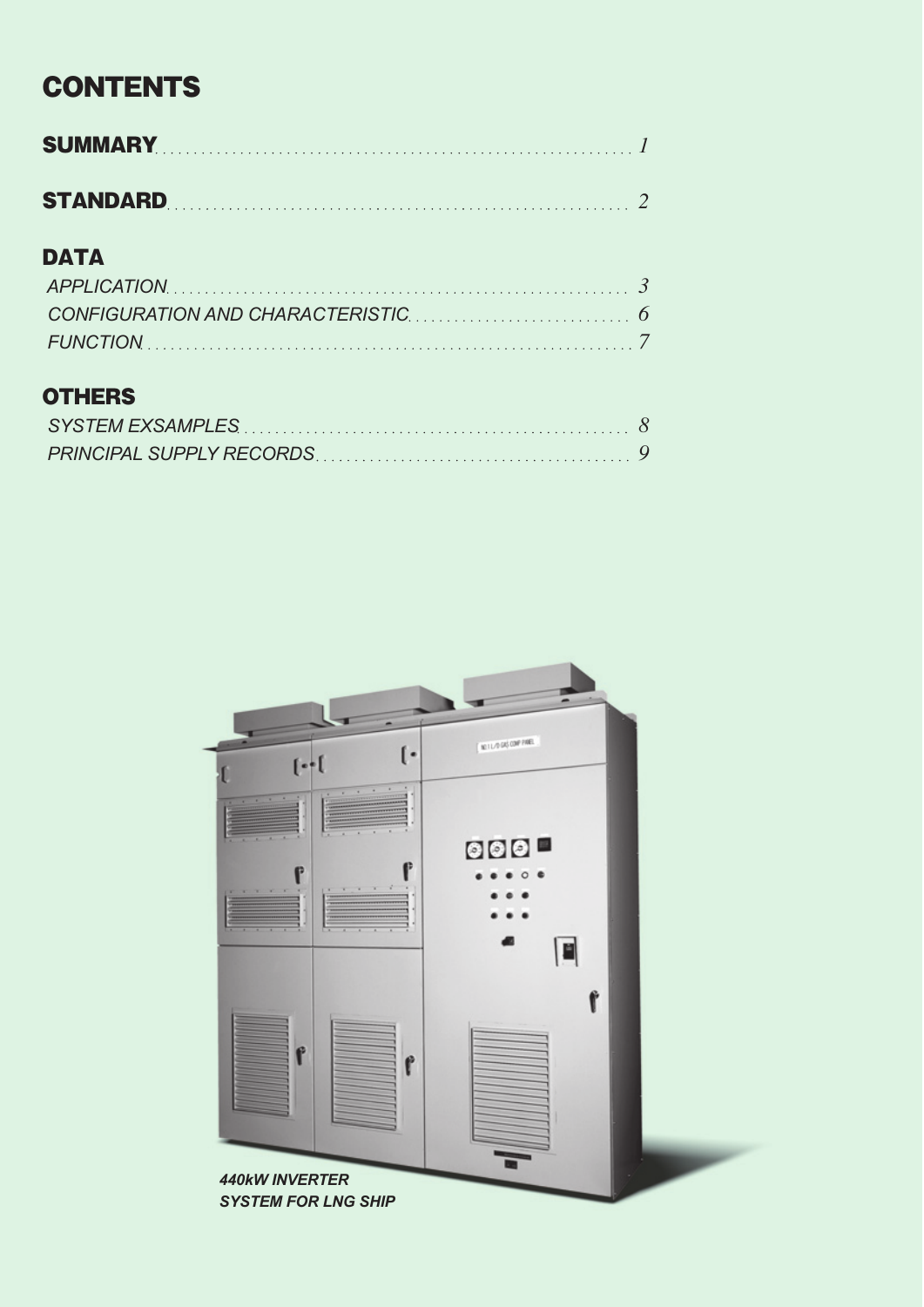**GENERAL** 

# **NISHISHIBA**

Since being supplied to save energy in vessels in 1985, NISHISHIBA's inverters for marine use have been delivered many sets for speed control of pumps and turbo compressors in marine. Furthermore, the development of large-capacity inverters has expanded their application fields into electric propulsion systems and crane control systems.

西芝の船用インバータは1985年船内の省エネルギー用として 納入して以来、船内のポンプ及びターボコンプレッサ等の速度制御用に 多数納入しています。更に大容量インバータの開発で電気推進用、 クレーン制御用へとそのフィールドを拡げています。

## **FEATURE インキャラ 特長**

## **●**Energy Saving

The inverter for speed control enables qreatly enery saving.

**●**Wide, Stepless Speed Control Smooth IGBT (Insulated Gate Bipolar Transistor) inverter enables smooth stepless speed control from the lowest range.

## **●**Easy Maintenance and Inspection

Squirrel-cage induction motors and digital controlled inverters has realized easy maintenance and inspection.

**●**Soft Start and Stop

Acceleration and deceleration with a slope enable operation without any mechanical and electrical shocks.

## **●**Prevention of Stall

Current limitation during acceleration enables acceleration while preventing stall.

- **●省エネルギー** 回転数を制御するインバータは大幅な省エネ ルギー運転が行なえます。
- **●広範囲で無段階な速度制御** 低速領域からスムースなステップレス制御が 行なえます。
- **●容易な保守点検** 誘導電動機とデジタル制御インバータで保守 点検が容易になります。
- **●ソフトスタート・ストップ** スロープを持った加減速制御で機械的、電気 的ショックの少ない運転が行なえます。
- **●ストール防止** 加速中の電流制限でストール防止を行いなが ら加速します。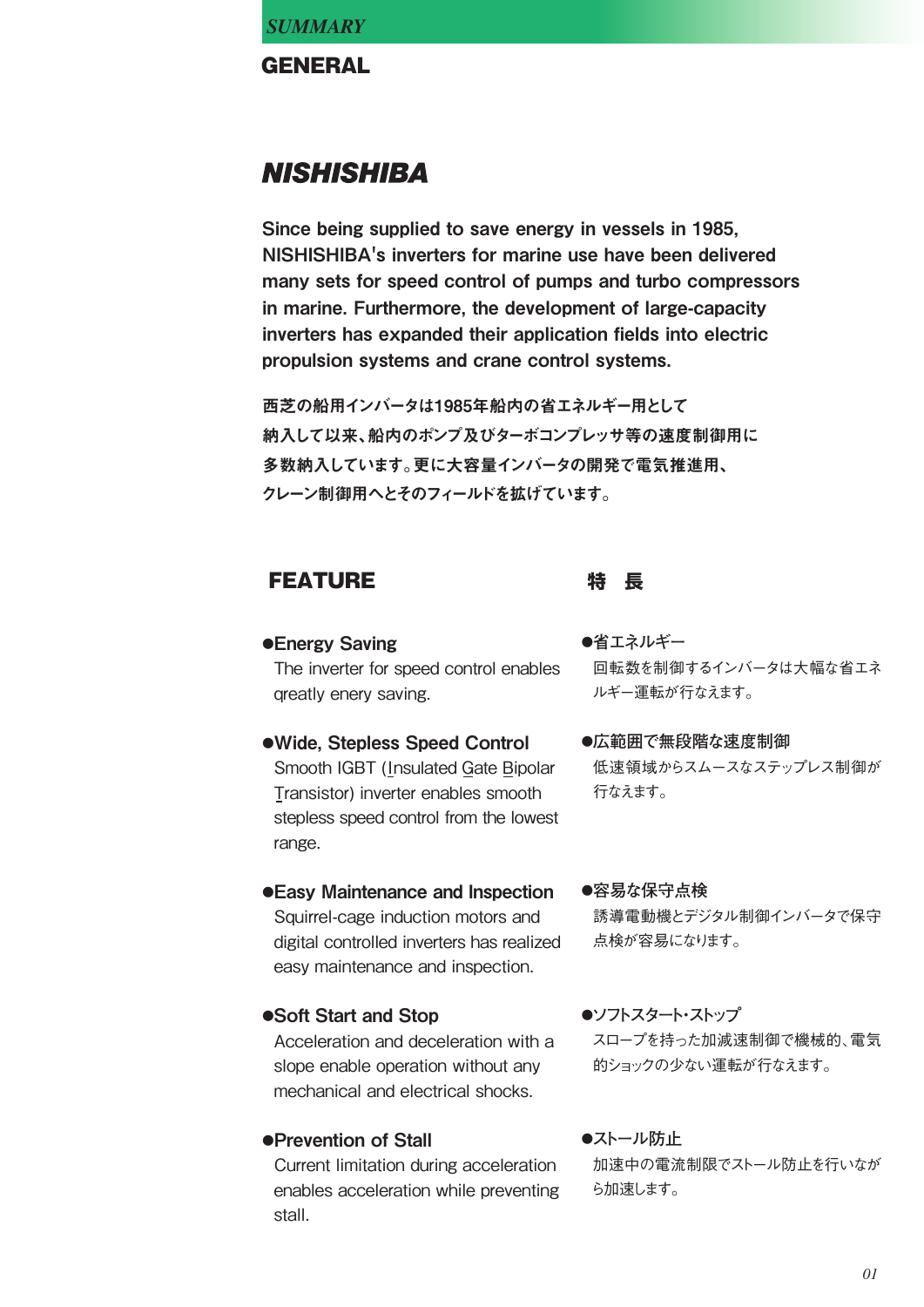## STANDARD SPECIFICATION

Following table shows the typical specification, other specification is also available. 下記の表は標準的な仕様を示しております。下記以外の仕様についても対応可能です。

| <b>ITEM</b>                | <b>STANDARD SPECIFICATION</b>                                                   | <b>OPTION</b>    |  |  |
|----------------------------|---------------------------------------------------------------------------------|------------------|--|--|
| 1.Rule                     | JG, NK, ABS, BV, CCS, CR, DNV GL, KR, LRS                                       |                  |  |  |
| 2. Ambient conditions      | $45^{\circ}$ C<br>Temp.                                                         |                  |  |  |
|                            | <b>Relative humidity</b><br>95% and less                                        |                  |  |  |
| 3.Input Voltage,           | AC440V, 380V 3phase                                                             |                  |  |  |
| <b>Input Frequency</b>     | 60Hz or 50Hz                                                                    |                  |  |  |
| 4.Enclosure                | Protected Drip-Proof Type: IP22                                                 | IP23             |  |  |
|                            | Forced air ventilation                                                          |                  |  |  |
| 5. Control specification   | Control<br>: Simusoidal PWM control                                             |                  |  |  |
|                            | Output<br>: Constant V/f (Auto torque boost)                                    |                  |  |  |
|                            | Speed range<br>$:5 \sim 100\%$                                                  |                  |  |  |
|                            | : 90Hz<br>Max. Frequency                                                        |                  |  |  |
| 6. Operating specification | Frequency precision: ±0.2% (90Hz)<br>Acceleration/decelaration time: 0.1~60sec. |                  |  |  |
|                            | DC injection braking. Forward/reverse run, soft stall.                          |                  |  |  |
|                            | Regeneration power ride-through control (15ms), Auto-restart                    |                  |  |  |
|                            | momentary power failure                                                         |                  |  |  |
| 7.Protection               | Stall prevention, current limit, over current, under voltage,                   |                  |  |  |
|                            | momentary power failure (15ms and over), heatsink overheat.                     |                  |  |  |
|                            | electronics thermal over load, emergency stop, regeneration                     |                  |  |  |
|                            | power ride-through control.                                                     |                  |  |  |
|                            |                                                                                 |                  |  |  |
|                            |                                                                                 |                  |  |  |
| 項目                         | 標準仕様                                                                            | オプション            |  |  |
| 1.適用規則                     | JG,NK,ABS,BV,CCS,CR,DNV GL,KR,LRS                                               |                  |  |  |
| 2.周囲条件                     | 温度<br>$45^{\circ}$ C                                                            |                  |  |  |
|                            | 相対湿度 95%以下                                                                      |                  |  |  |
| 3.入力電圧<br>入力周波数            | AC440V, 380V 3相<br>60Hz又は50Hz                                                   |                  |  |  |
| 4.外被構造                     | 保護防滴形: IP22                                                                     | IP <sub>23</sub> |  |  |
|                            | 強制通風                                                                            |                  |  |  |
| 5.制御仕様                     | 制御方式<br>: 正弦波PWM                                                                |                  |  |  |
|                            | 出力<br>: V/f制御(低周波トルク補償付)                                                        |                  |  |  |
|                            | 速度制御範囲: 5~100%                                                                  |                  |  |  |
|                            | 最高周波数 : 90Hz                                                                    |                  |  |  |
|                            | 周波数精度 : ±0.2% (90Hz)                                                            |                  |  |  |
| 6.運転仕様                     | 加減速時間: 0.1~60sec                                                                |                  |  |  |
|                            | 直流制動、正転・逆転、ソフトストール、瞬時ノンストップ制動(15ms)、                                            |                  |  |  |
|                            | 瞬停再始動運転                                                                         |                  |  |  |
| 7.保護                       | ストール防止、電流制限、過電流、不足電圧、回生過電圧、                                                     |                  |  |  |
|                            | 瞬時停電(15ms以上)、フィン過熱、電子サーマル過負荷、非常停止、<br>瞬時停電時ノンストップ制御                             |                  |  |  |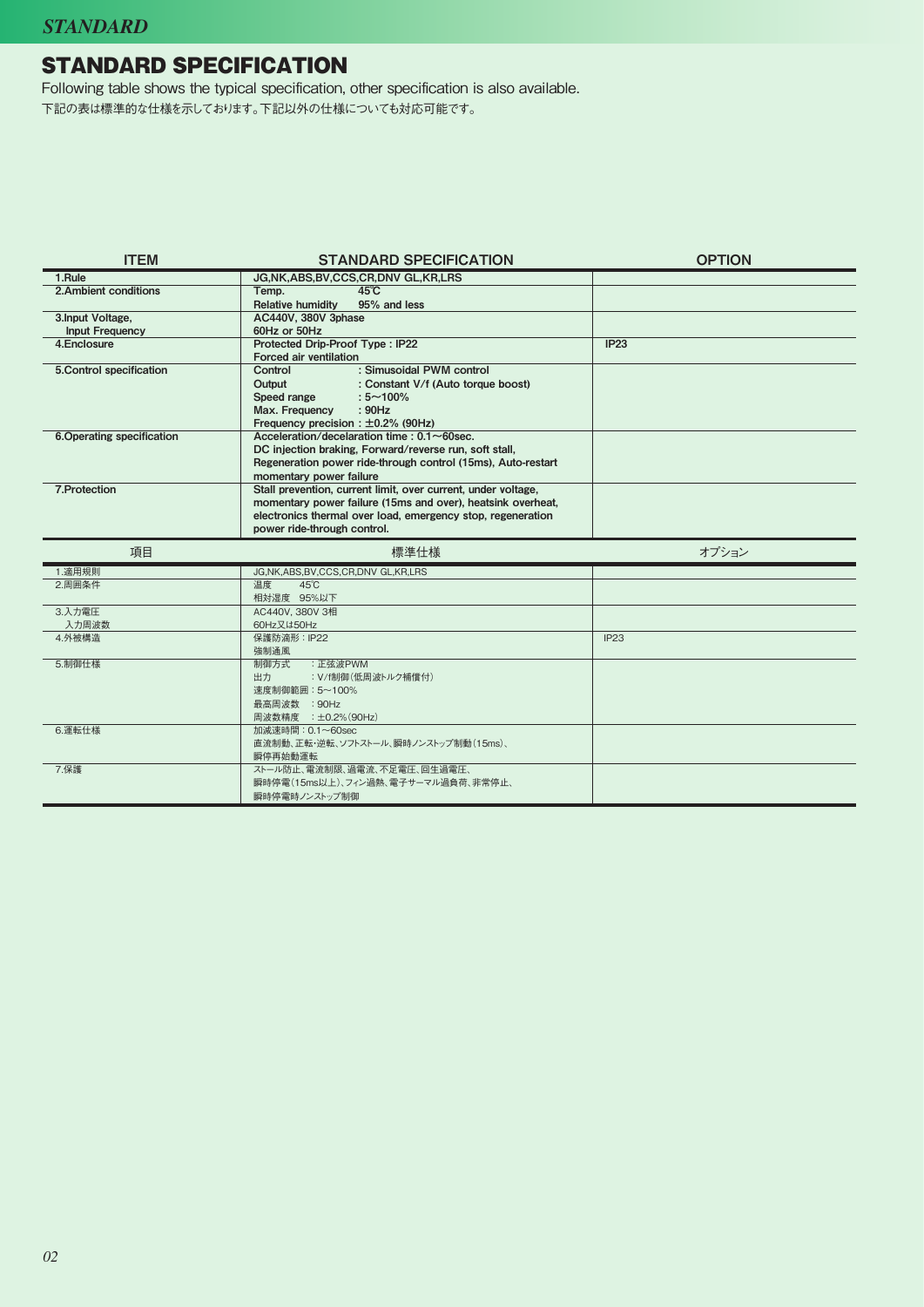## APPLICATION

Following table shows the specifications of one motor in standard applications. Contact NISHISHIBA for specifications when two motors are used in parallel.

下記の表は電動機1台の標準適用の仕様を示しています。電動機を2台並列使用する場合には別途御相談下さい。

| <b>Inverter Type</b> | <b>Size</b><br>Motor Capacity (kW) |      |       |      |     | <b>Type</b> |  |
|----------------------|------------------------------------|------|-------|------|-----|-------------|--|
|                      |                                    | н    | W     | (W)  | D   |             |  |
| <b>VFA5-4075P</b>    | 7.5                                |      |       |      |     |             |  |
| <b>VFA5-4110P</b>    | 11                                 | 1000 |       |      |     |             |  |
| <b>VFA5-4150P</b>    | 15                                 |      | 700   |      | 400 |             |  |
| <b>VFA5-4185P</b>    | 18.5                               |      |       |      |     | Fig-1a      |  |
| <b>VFA5-4220P</b>    | 22                                 |      |       |      |     |             |  |
| <b>VFA5-4300P</b>    | 30                                 |      |       |      |     |             |  |
| <b>VFA5-4370P</b>    | 37                                 | 1000 | 700   | 700  | 500 | Fig-1b      |  |
| <b>VFA5-4450P</b>    | 45                                 |      |       |      |     |             |  |
| <b>VFA5-4550P</b>    | 55                                 | 1300 | 700   | 700  |     | Fig-1c      |  |
| <b>VFA5-4750P</b>    | 75                                 |      |       |      | 500 |             |  |
| <b>VFA5-4110KP</b>   | 90                                 | 2300 |       |      |     |             |  |
| <b>VFA5-4110KP</b>   | 110                                |      | 800   | 800  | 600 |             |  |
| <b>VFA5-4132KP</b>   | 132                                |      |       |      |     |             |  |
| <b>VFA5-4160KP</b>   | 160                                |      |       |      |     | Fig-1d      |  |
| <b>VFA5-4220KP</b>   | 220                                | 2300 | 1000  | 800  | 600 |             |  |
| <b>VFA5-4280KP</b>   | 280                                |      |       |      |     |             |  |
| <b>VFA3-4330KP</b>   | 330                                | 2300 | 850   | 800  | 600 |             |  |
| <b>VFA5-4280KP×2</b> | 500                                | 2300 | 850×2 | 1200 | 800 | Fig-1e      |  |

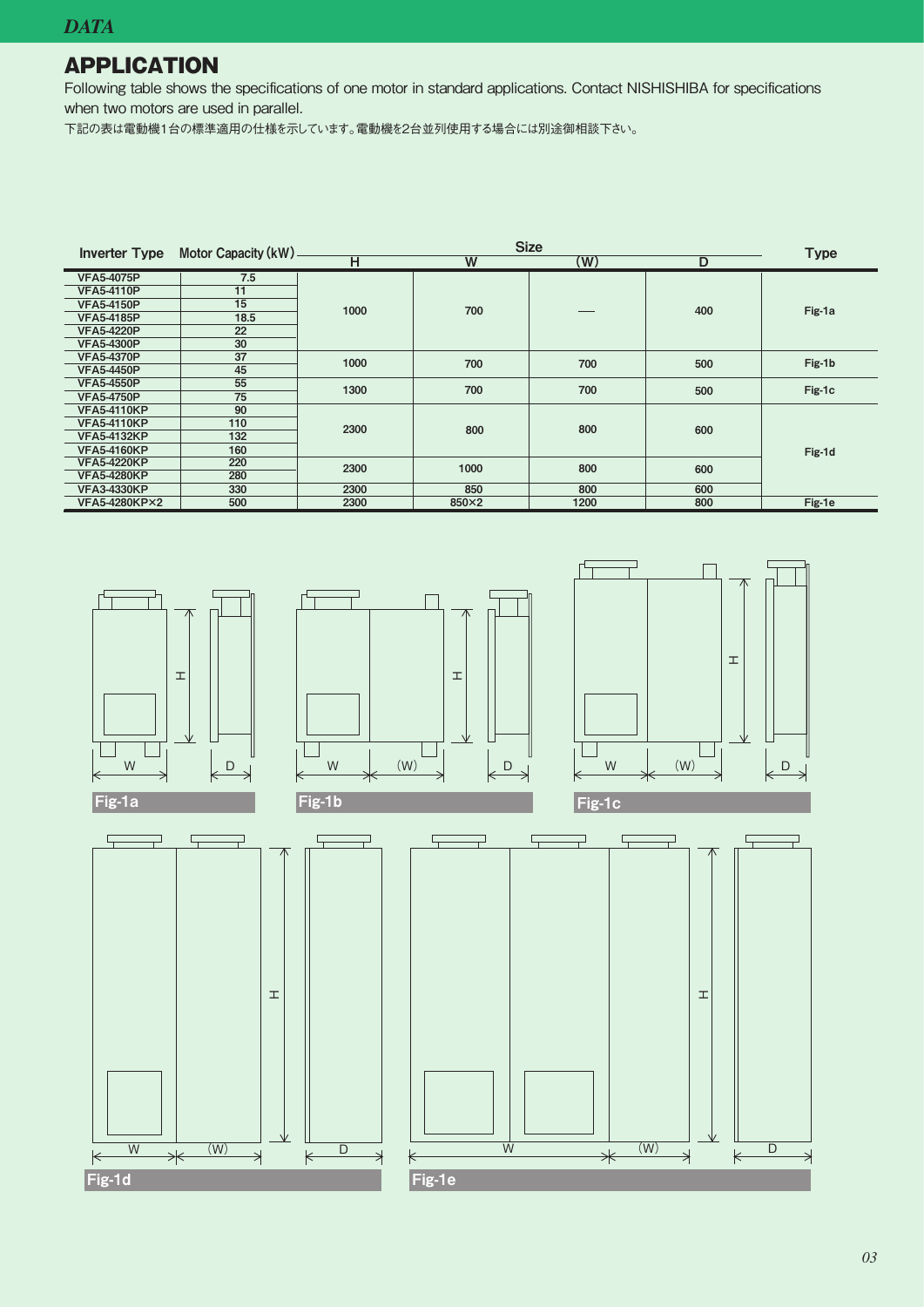## APPLICATION

Following figures shows an example of application in standerd specification on 500kW and less. 下記の図は500kW以下の標準仕様の適用例を示します。

### ■Single operation



■Parallel operation with two inverters for one motor



The shadowed areas are used for braking operation(option). (These elements are used to perform fast deceleration, stopping frequently or to reduce the deceleration time for loads of large inertia.)

印は抵抗回生制動を行う場合を示します。(オプション) (急減速や急停止を頻繁に行う場合、または、慣性の大きな 負荷で減速時間を短くしたい場合に使用します。)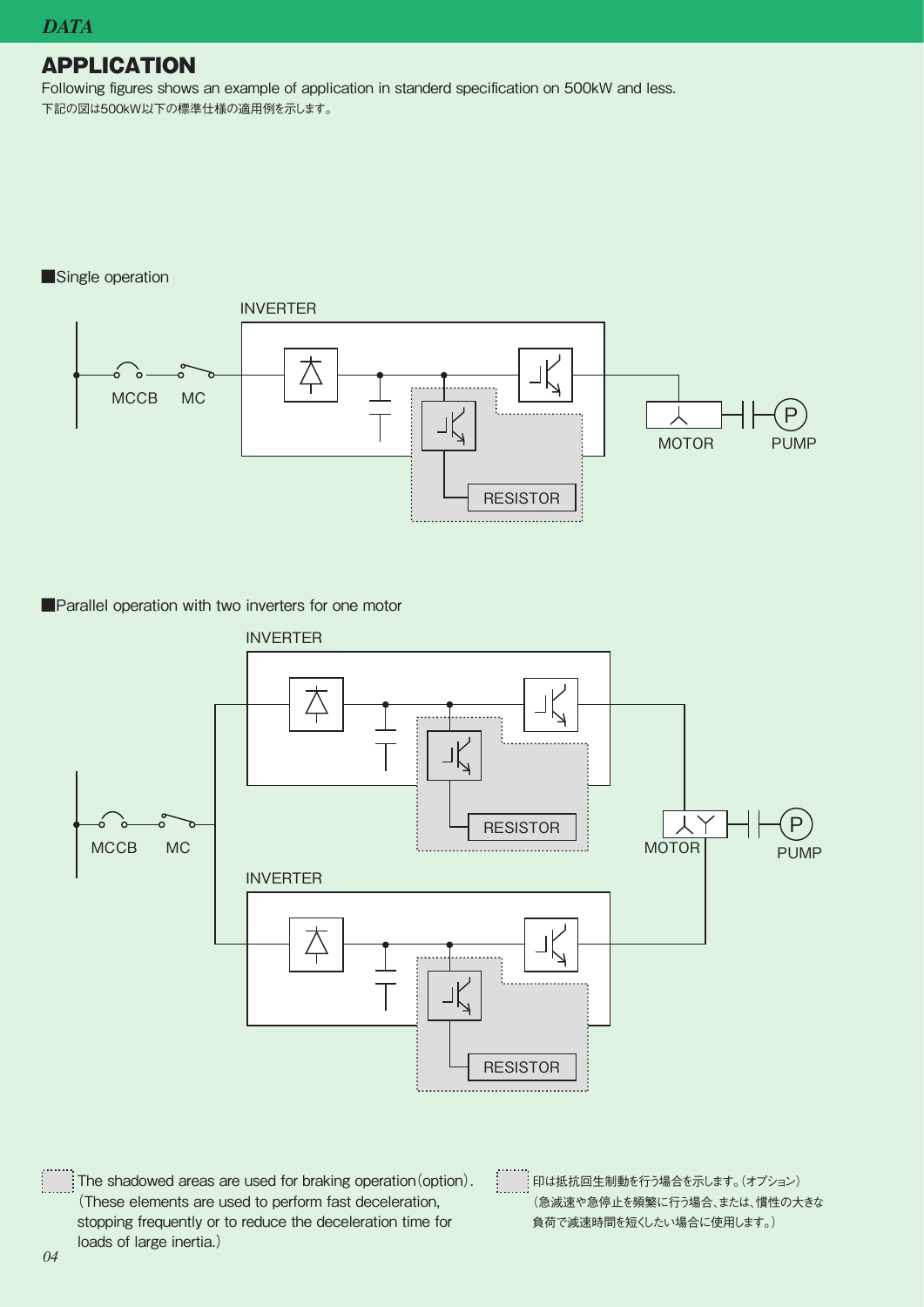## APPLICATION

Following figure shows an example of application in for electric propulsion system. 下記の図は電気推進装置への適用例を示します。



#### ■Parallel operation with two motors for electric propulsion system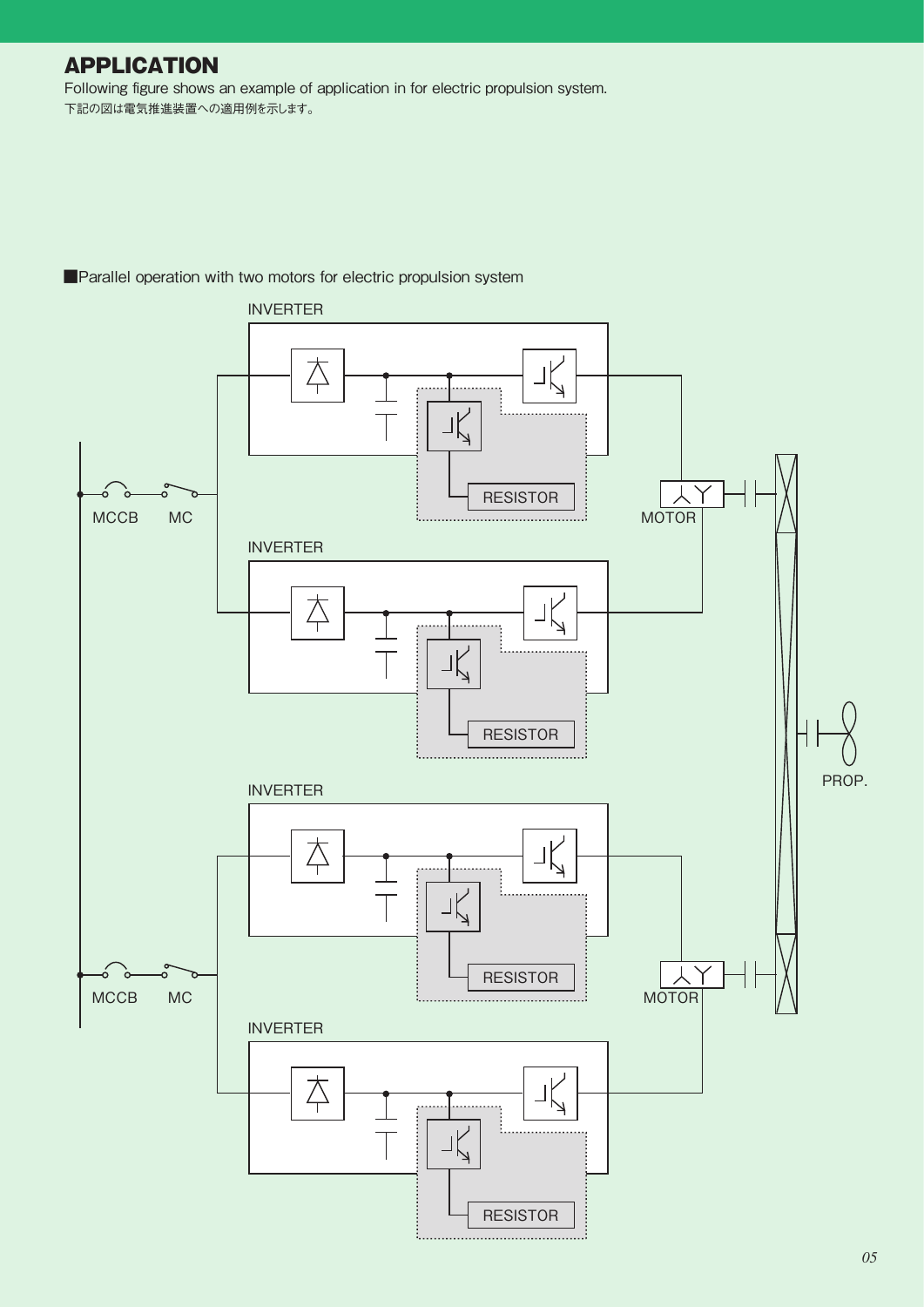## CONFIGURATION AND CHARACTERISTIC

Following figures shows configuration for inverter basically circuit and characteristic. 下記の図はインバータ構成と特性を示します。

## **CONFIGURATION**



The inverter is a equipment to reconvert DC to AC. The AC voltage is converted to DC voltage using a rectifier, which is transformed into pulses and reconverted into AC. The pulses are programmed to generate a sinusoidal wave.

#### インバータは直流を交流に再変換する装置です。 交流電圧を整流器で直流電圧に変換し直流電圧をパルスに裁断して 交流に逆変換します。 パルス群は正弦波になる様にプログラムされています。

## Voltage/frequency and Torque characteristic

電圧/周波数およびトルク特性



The inverter output voltage is proportional to the output frequency as shown in Fig-3a.

The motor torque is smaller in the low-frequency area and the voltage can be compensated (torque compensation) when a large torque is required as shown in Fig-3a (A).



インバータの出力電圧は図3aの様に出力周波数に比例します。 電動機のトルクは低周波数領域では小さくなり、大きなトルクが必要な場合には 図3aの(A)の様に電圧補正(トルク補正)が出来ます。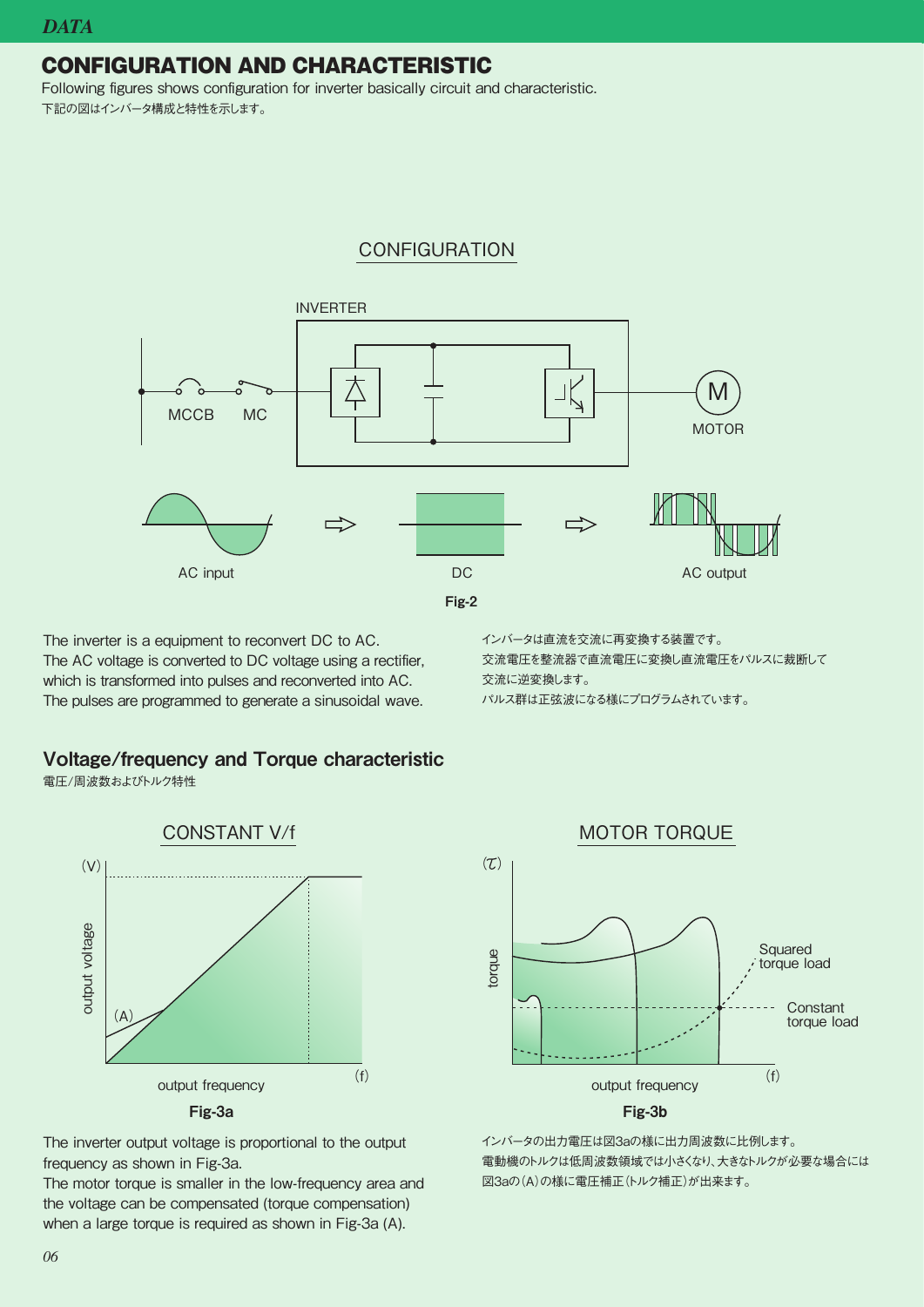## FUNCTION

The following describes principal functions. 主な機能を以下に説明します。

## **●**Current Limiting Function and Stall Prevention Function

At starting, gradual acceleration is performed while the current is limited within a specified current value. If the current does not decrease below the limit value during acceleration, the speed is decelerated once. After the current has decreased below the limit value, acceleration is restarted. This control method enables to accelerate loads of large  $\mathsf{GD}^2$  without stalling.

### **●**Resistance Regenerative Braking(Option)

When fast braking is required, resistance braking is performed by a braking unit installed on the DC circuit. The rotational energy of the induction motor is regenerated in a DC circuit using a diode connected in parallel with the inverter to charge a capacitor. When the capacitor is charged, the DC voltage rises. To discharge the DC voltage, the transistor in the braking unit is switched.

#### **●**Soft Start

The acceleration time of the motor can be set as required. Acceleration with a slope (ramp function) reduces mechanical and electric shocks.

#### **●電流制限機能とストール防止機能**

始動時には一定電流を越えない様に電流制限を行いな がら徐々に加速します。加速中に電流が制限値以下に減 衰しない場合には一旦減速します。電流が制限値以下に 減衰後、再び加速を始めます。この制御で大きなGD<sup>2</sup>の負 荷もストールすることなく加速できます。

**●抵抗回生制動(オプション)** 急速な制動が必要な場合には直流回路に制動ユニットを 設けて抵抗回生制動を行います。誘導電動機の回転エネ ルギーはインバータと並列に接続されたダイオードで直流に 回路に回生されコンデンサを充電します。コンデンサが充 電されると直流電圧が上昇し、直流電圧を放電するため に、制動ユニットのトランジスタをスイッチングさせます。

#### **●ソフトスタート**

電動機の加速時間は任意に設定できます。スロープ(ラン プ関数)を持った加速で機械的、電気的なショックを緩ら げます。



Fig-4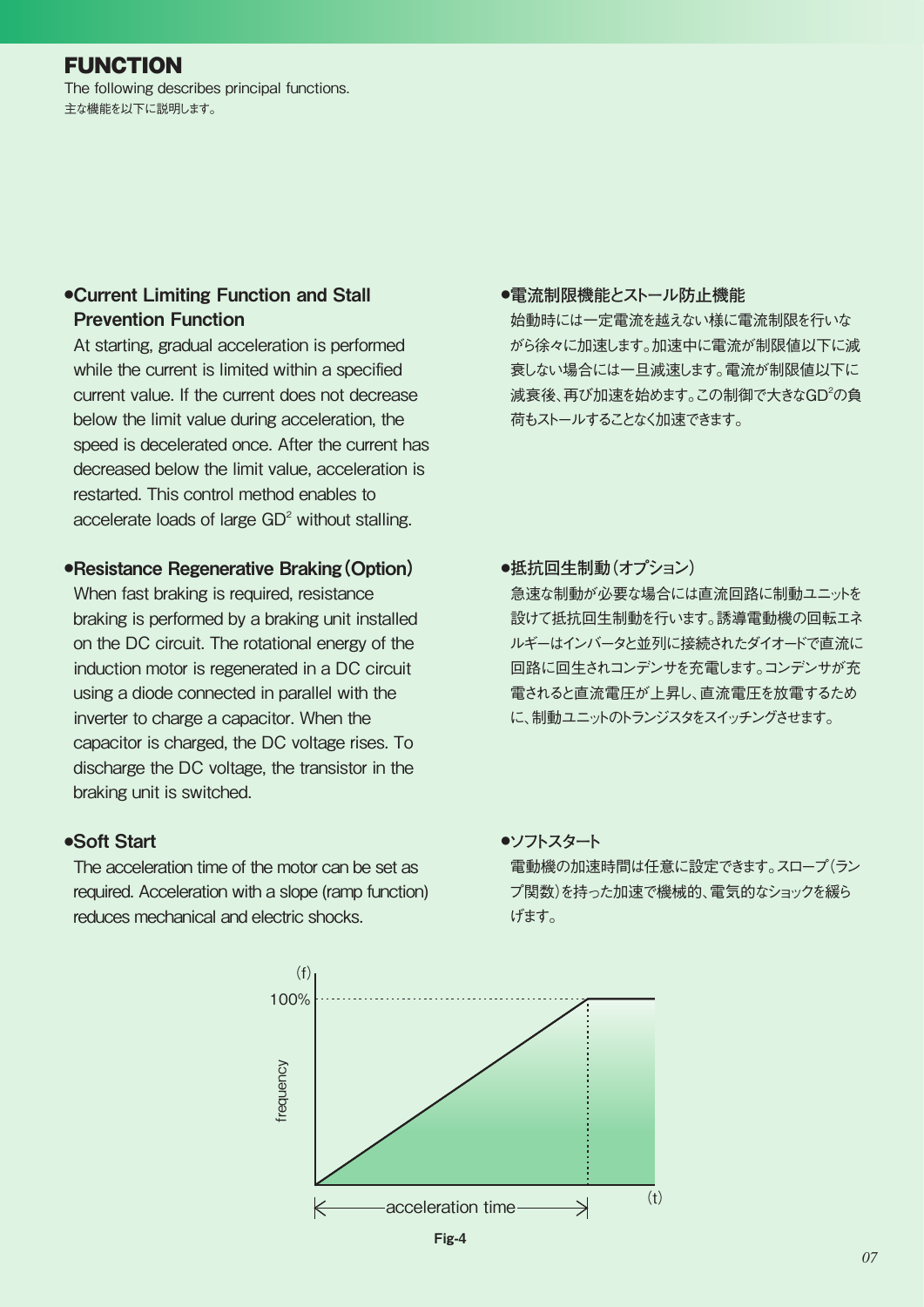## SYSTEM EXAMPLES

Following figures shows an example of application systems in vessels. 下記の図は、船内におけるインバータの適用例を示します。

2. B.O.G. Combustion control 1. Boiler water level control**CONTROL** PRESS<br>4 GAS LINE **INV.**  $\Box$ ┑ SPRAY LINE ▲ FORCED EBAP LOW DUTY GAS COMP. M  $INV.$   $\Box$   $(M)$   $\Box$   $(P)$ SPRAY PUMP BOILER **CARGO COMP.ROOM** TURBINE BOILER



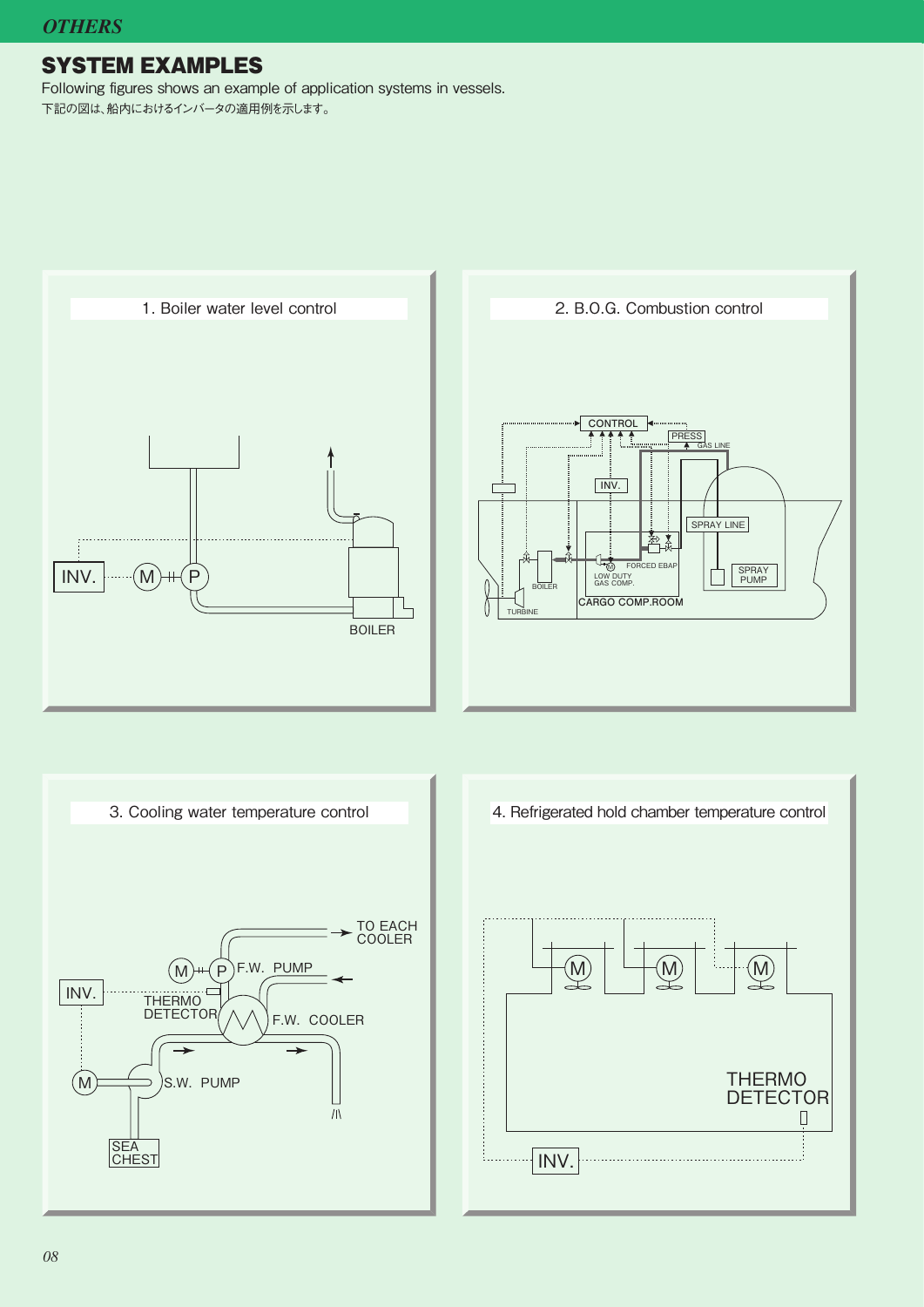# PRINCIPAL SUPPLY RECORDS

| <b>USE</b>                   | <b>OUT PUT</b> |
|------------------------------|----------------|
| L/D GAS COMPRESSOR           | $170 - 440$ kW |
| <b>CARGO OIL PUMP</b>        | 175kW          |
| <b>FEED PUMP</b>             | $1.5 - 2.2$ kW |
| <b>BALLAST PUMP</b>          | 345kW          |
| DREDGE TRANS, PUMP           | 315kW          |
| <b>COOL, WATER PUMP</b>      | $37\sim75$ kW  |
| <b>MAIN C.S.W. CIR. PUMP</b> | 123kW          |